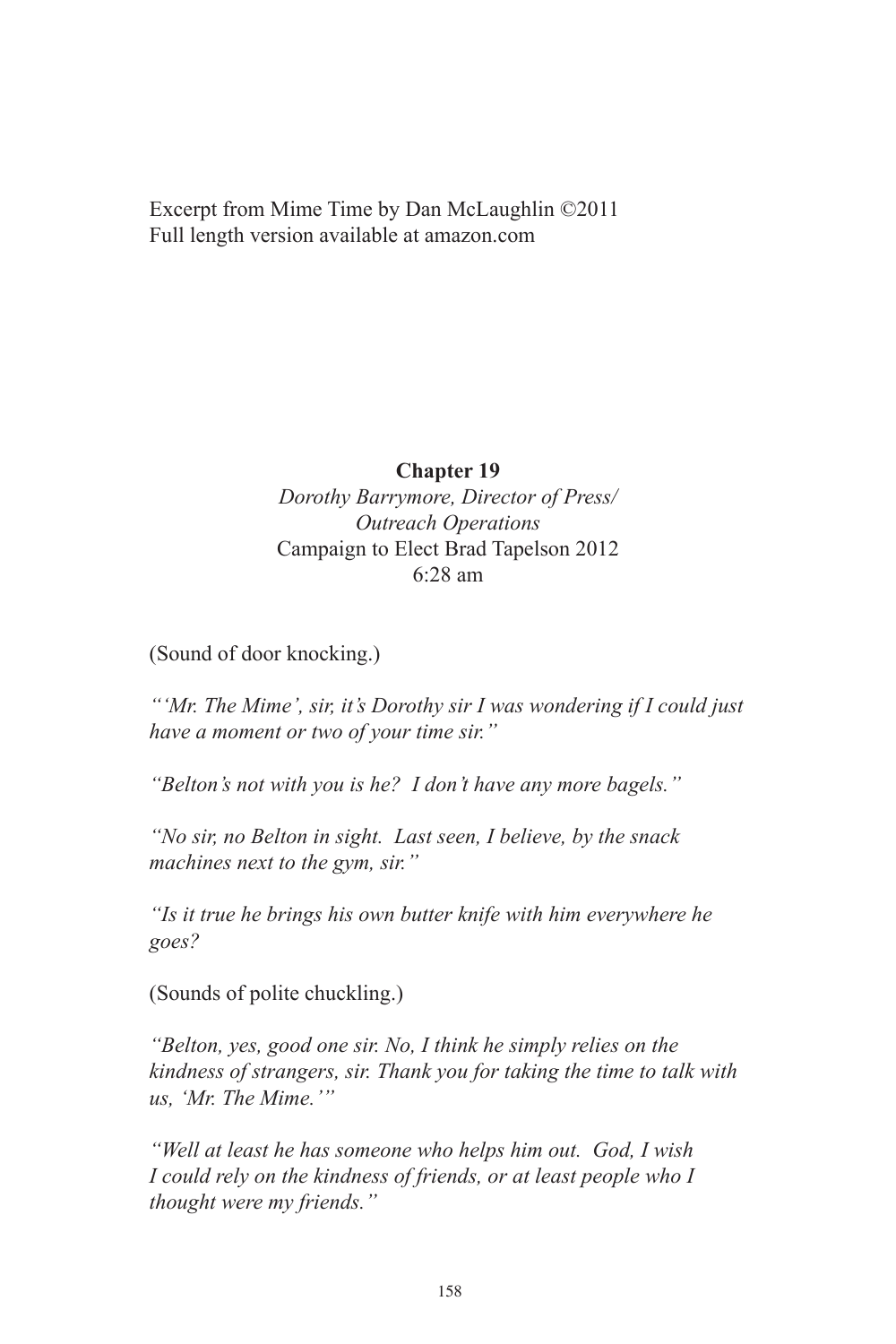*"A lot of pressure, 'Mr. The Mime'?"*

Glad to see my suck up skills haven't atrophied. Nice touch of concern in the voice, Barrymore. And I was a pretty good "Agatha" in *Guys and Dolls* at Taft.

*"Wait, you are not here to tell me that I can't do something, or that you quit, or I can't have any more money are you?"*

Wow, he does sound fried.

*"No sir, 'Mr. The Mime' sir, just wanted to bring you an update of how we are seeing things in the press room and on the web site. If you don't mind me asking sir, are you feeling OK?"*

*"Yeah, I'm fine. Just everyone is freaking out and when I make some simple suggestions, things like, you know, ideas, concepts, things you know, to move us forward, simple stuff, the people I thought were my friends turn out not to be my friends. Puny, tiny, twisty, traitorous, stab-me-in-the-back friends."*

Wow. Time to move on then.

*"Well sir, let us be a ray of sunshine then, sir. We are here to tell you that things are booming in the virtual world, and we just have to keep increasing our bandwidth exponentially. Here is your daily DVD of the greatest hits including some new contributions from you friends 2cute2mess, btrGABrown, and my personal favorite, phattfuxdux69."*

*"Thank you. Ahh, my people talk to me. This is why I will never shut down the speech of the people. It makes what I do seem real. It makes it real.*"

Sound of DVD going into DVD player. Low sound that is turned up.

*"I can't wait to see this. Look at oh 2cute she takes the hat bit and then mixes some sound from, errrrr 'The Price Is Right'. Makes it the Rice is Right and fills the vortex with rice. Then flushes it all down like a toilet. Awesome*."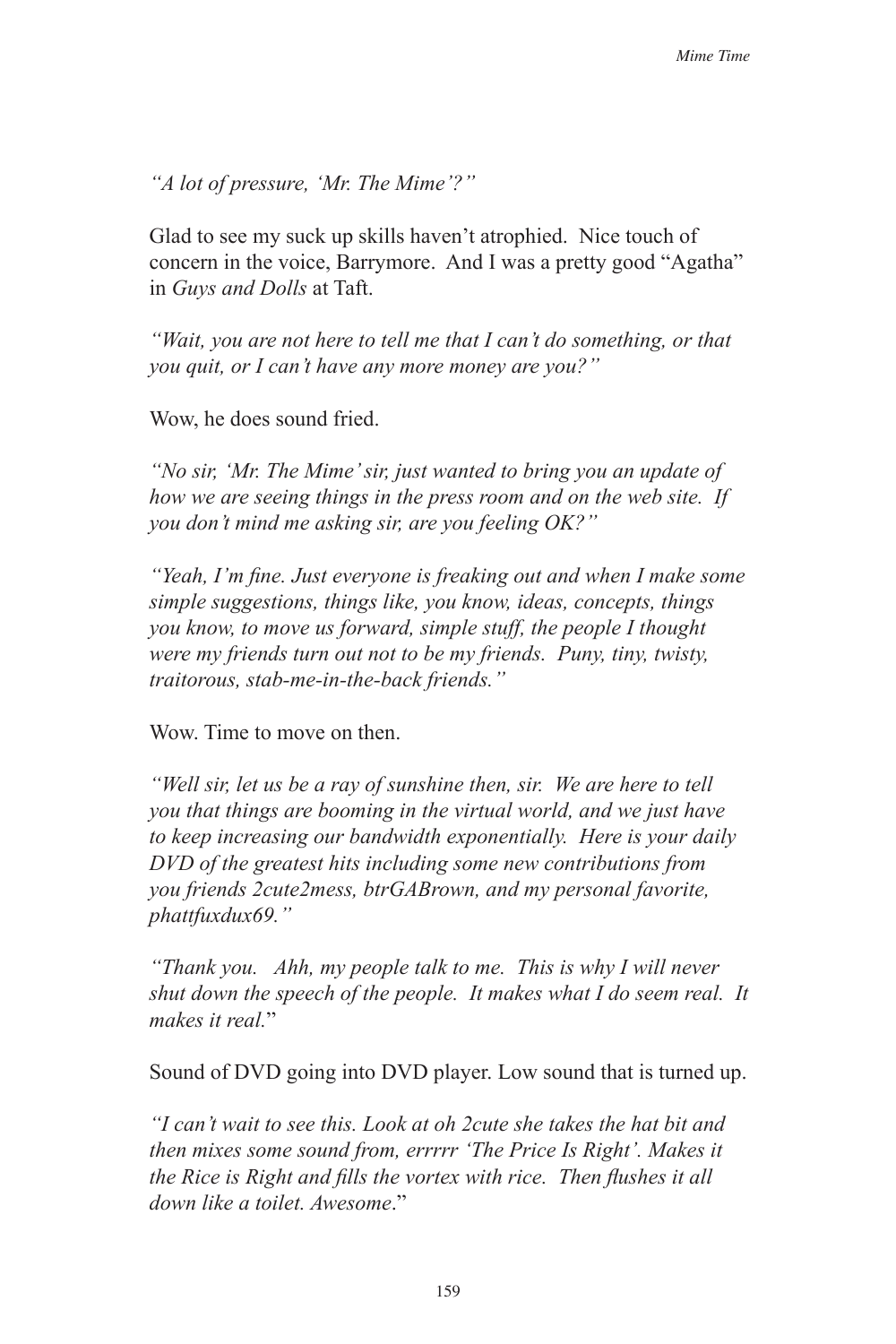I don't know why, but for some reason I felt compelled to say,

*"Ah incredibly awesome, yes sir. Incredible. Er, why exactly is that awesome, sir 'Mr. The Mime', sir?"*

*"Well, like's it funny AND political at the same time, you now."*

*"Political sir?"*

That was Bill, helping me out. Political was safer than funny, because, trust me, that DVD wasn't funny.

*"Yeah, political. Well you know its like China and capitalism, and how they are all linked now, and that the Chinese you know are trying to suck us down, and like, but then it's like Bob Barker and his ears sticking out like flaps on an airplane and waving like a bird, and farting real loud juicy ones, and that's funny, and like how rice sticks together, and how things have to stick together, or they fall apart so we have to stand tall and stick together except with the Chinese because they want to pull us apart and be number one, and everyone knows that we're number one so that's why we can't let any one take down our constitutional freedoms like freedom from hunger."*

*"Wow, that's very good sir. President's Roosevelt's four freedoms, well not hunger exactly but freedom from want, freedom from fear, freedom of speech and freedom of worship. Sir I am impressed."*

That was Isaac, but we were all impressed.

*"Roosevelt? The guy on a dime? I can do him. Sunny Jim sitting down. Cigarette holder. Waving from a chair. No, no freedom from hunger means you know, eating. The constitution says you have the right to eat, right?"*

*"Oh.Yes. It does. I think it is usually found in the Interstate Commerce Clause, 'Mr. The Mime'."*

I liked my reading of that line. Dry, understated. There if you catch it.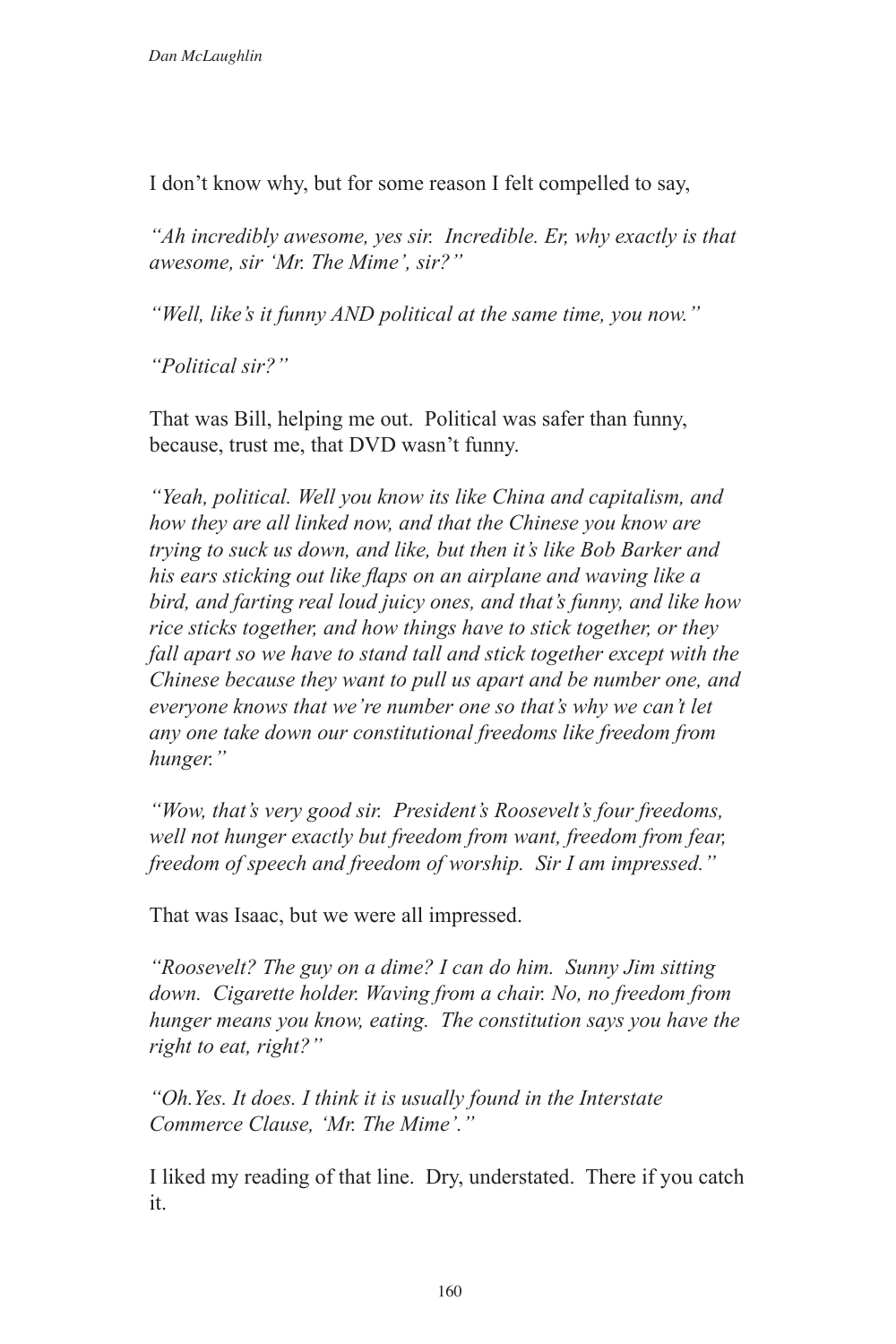*"Excellent. Does the Constitution say anything about burgers and fries?"*

He didn't catch it.

*"No sir, that is why the Constitution is considered a living document. The framers had no way of knowing about burgers and fries, so they gave us the Interstate Commerce Clause to cover any future contingency."*

*"Like tacos."*

167 on my LSATs and there I was.

*"Or Thai food. That shit came out of no place. Tastes good, though."*

*"Yes sir, just like tacos or Thai food."*

*"Damn they were sure some smart mothers who came up with that shit, weren't they?"*

*"Founding fathers are indeed synonymous with smart mothers. Very good sir, Mr. The Mime."*

Suddenly I felt much better about what we had decided to do.

*"Kick-ass. So why did you come all the way down here anyways, Dorothy? Usually it doesn't take a committee to deliver a DVD. Hey, I could use that. Takes a committee to deliver a newspaper. That's what the problem with government. Everything is done by too many people. Let me write this down. Don't need all those people around you. Tiny little motherfuckers. This will be some good shit. We can do the camel bit only with bowlers. Oh yeah, those mothers don't want to play anymore. Well fuck 'em. I don't need them; they still work for me, so the bowlers will come in. But I will need a lot of them and…* 

There was pandering and suck up which I can do with the rest of them just fine, but this was just too painful to listen to, and I did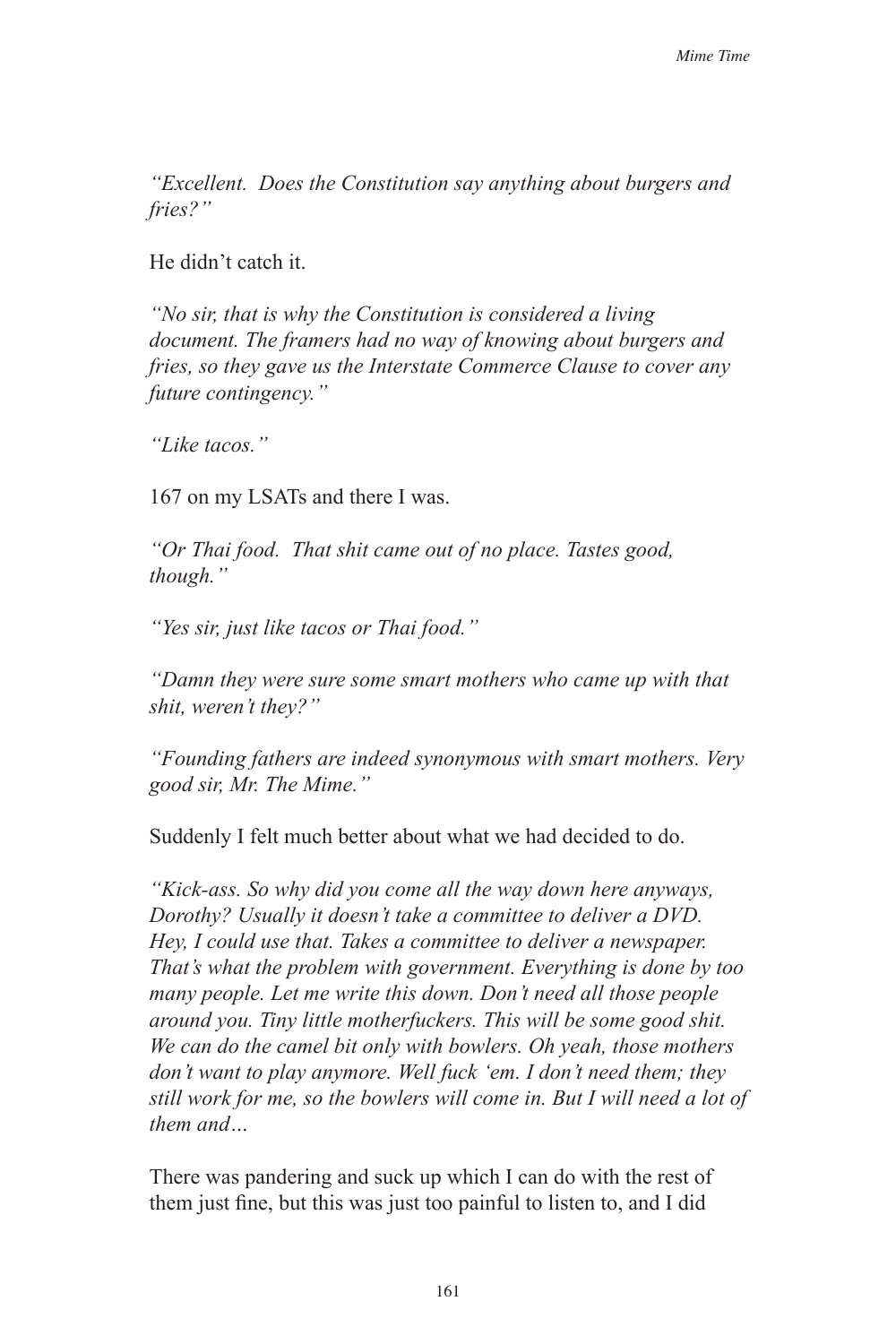have some real work to do, as did the rest of us. So I spoke up. *"Excuse me sir, 'Mr. the Mime' there was one thing?"*

*"Fuck, what"*

Usually it's fuck whom, but who am I to judge?

*"Sorry to interrupt, but…"*

*"Well you have, so just say what it is you have to say, damn it. I want to get this good shit down before it is like out of my head."*

*"Good shit indeed sir. Well sir, we think, like you that the reason that your message is proving to be so powerful is because it is such good… er… shit. And we think, and I know we have the data to back it up, is that the way to propel yourself forward is to ignore the nay-sayers, to smash the voices of moderation and what some*  say is reason, to keep going for the good shit. Go for great shit, sir. *Go big. Go large. Go Super Size. Super Size shit, sir. Now is not the time to think small. Good shit, sir. Great shit, sir. All the time. Shit. Shit. Shit."*

Nice job of kiss ass, Barrymore. Suddenly, "The Mime" forgot the importance of immediately getting his good shit down on paper as he put down his pencil. Now it seemed it was more important for him to listen to our shit. Advice, I mean.

*"Exactly! Finally! That's what I think. Not everything all namby pambabied down bull shit, but the real shit, expressed the way shit's supposed to be done. Ball to the walls. Petal to the metal. No bull shit. Just the good shit. Fuck, the great shit."*

"*Er, yes, precisely. Shit. Sir. Your voice, or lack of a voice, is what has taken you thus far, 'Mr. The Mime', sir and we think that that lack has been what is so fulfilling so you keep on keeping on, 'Mr. The Mime', sir."*

*"Are you bull shitting me, Diggins?"*

Bill, you never were quite good at it as me, were you? Explains a lot.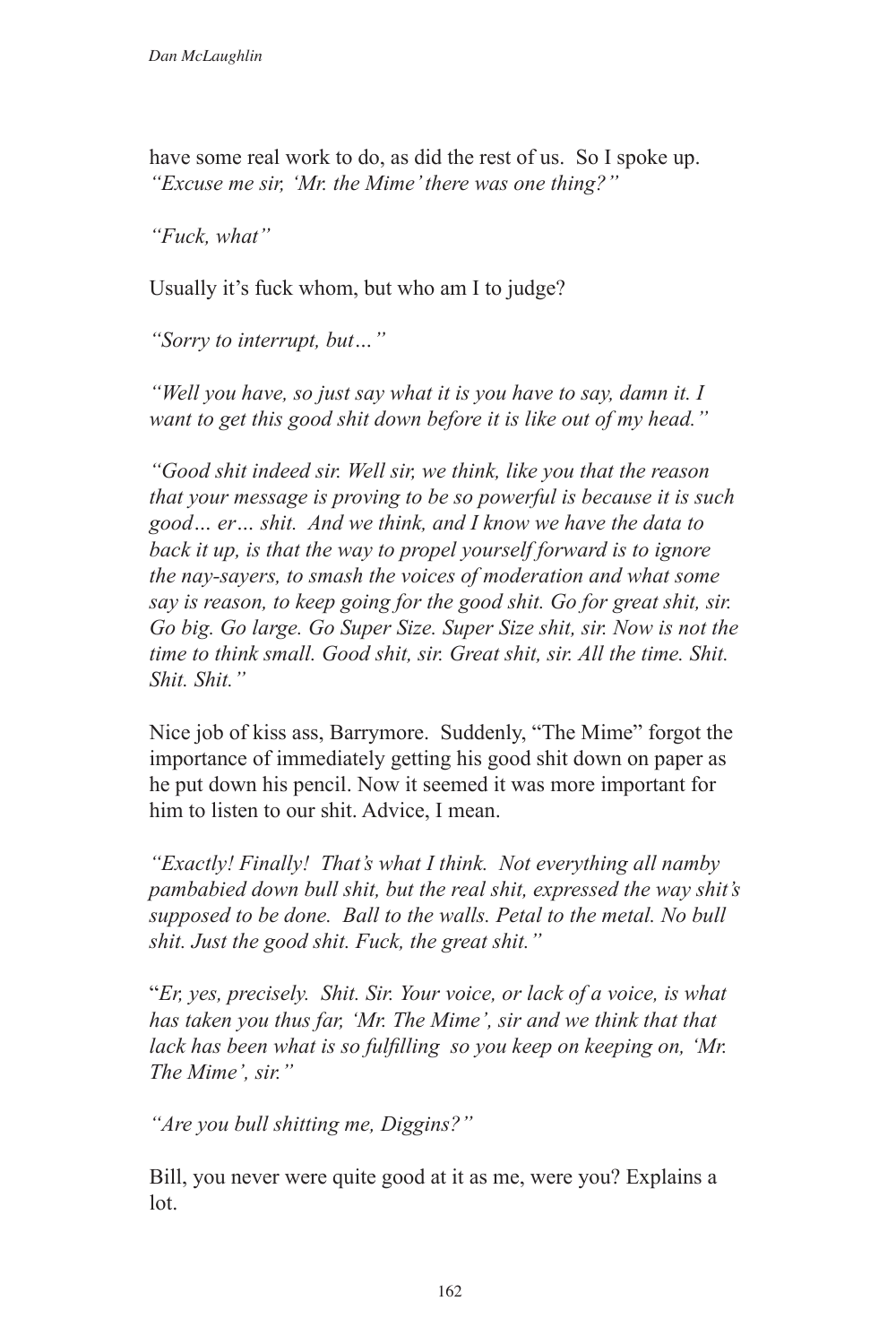*"No sir, we are deadly serious. I truly believe it is both best for this campaign and best for the United States that you present yourself as strongly as you can as yourself. Now is not the time to hold back, and I can assure you that the team here are totally committed to that as well."*

*"What are you boys talking about?"*

Why do they persist in talking in complete sentences to the guy? Thank God for Sue.

*"Lordie bee, Mr. Mime, all that these folks have been saying is that you are doing fine, so you just relax, do your thing, and let us help you tell people how fine your thing is. And sugar, your thing is plenty fine just the way it is, let me tell you."* 

*"Well alright, that's what I want to hear."*

See people, it is not rocket science. Of course, her body doesn't hurt the message either

*"People around me who want me to be me. Absolutelyfuckingtastic. Great news, people. Thanks. Thanks so much. You can drop by the DVD anytime you want to. You and the rest of your merry committee can come down here anytime with news like that. Me unleashed. Whoo Whoo."*

Message delivered. God, let us out of here.

*"Well we can see you are busy now, 'Mr. The Mime', sir and so…"*

*"Awww hell, that is just for everyone else, you can call me 'Mr. Mime' and no need to add 'sir' at the end of it."*

God, I think he is serious. Crap. Did I mention my LSAT scores were very, very good?

*"Well thank you very much indeed 'Mr. Mime.' Have a wonderful day and I hope you are able to get all that great shit down."*